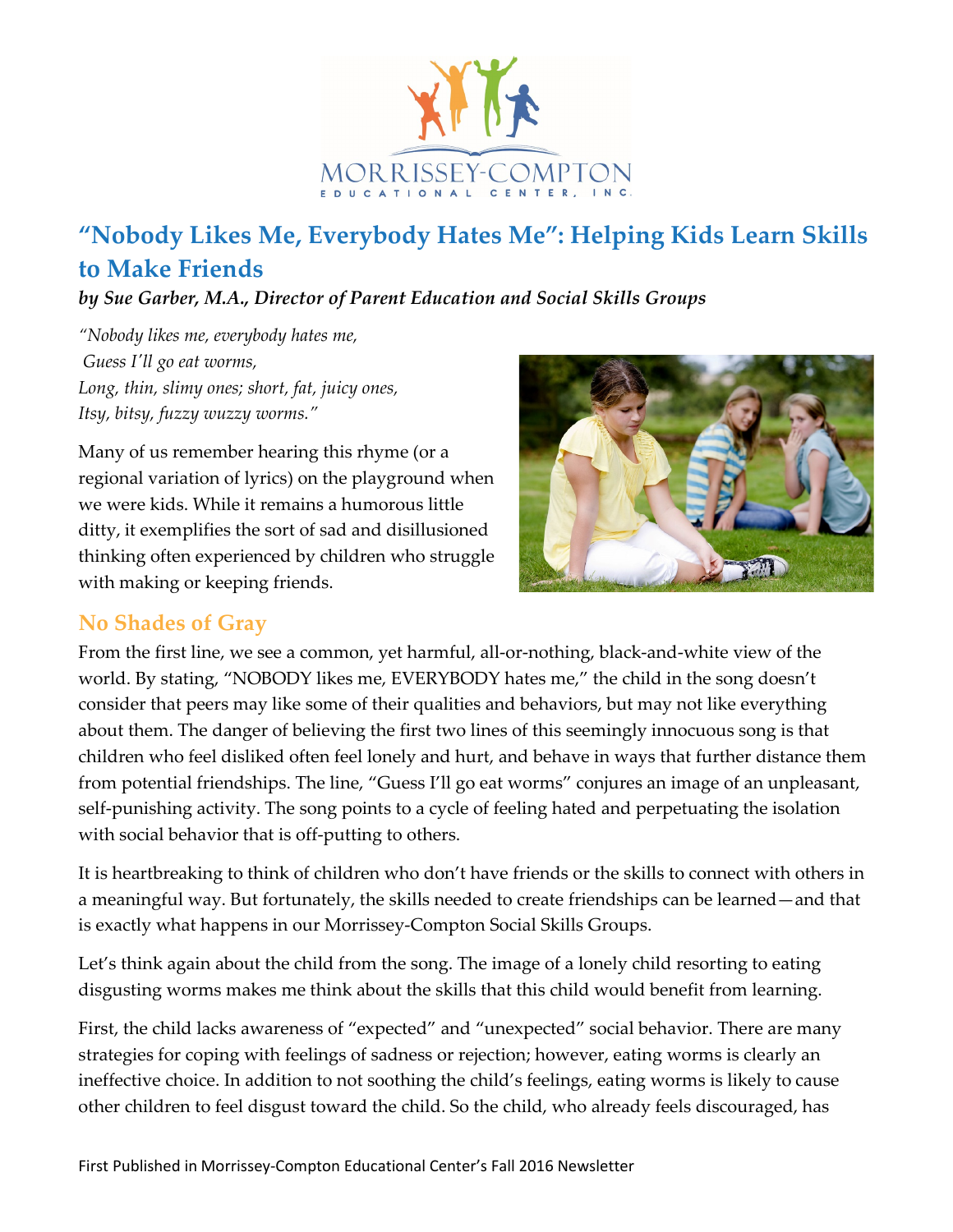given up trying to be accepted and has resorted to behavior that further distances him or her from other children.

## **Taking Cues from Others**

How does a child know what the expected or appropriate behavior is in any given situation? Expected behavior changes depending on the setting, the people present, the child's relationship to those people, and a host of other factors. Some children observe social situations and are easily able to read the nuanced behavior of others, such as whether a serious, private conversation is taking place, or if a group is open to having another person join in. Other children have a more challenging time reading these cues, and benefit from explicit instruction in what to look for when observing others in a social setting. In our groups, we use discussion, games, role-plays, and fun activities to teach children how to recognize the distinction between expected and unexpected social behavior.



Improving one's ability to "read" social cues is an ongoing process, one where practice plays a major role in acquiring new skills. We teach children how to act like detectives, observing behavior to glean information about what others may be thinking or feeling. A child will have an increased chance of being accepted by other children if he or she shows awareness of how their own behavior impacts others. Success in understanding this impact relies upon developing the skill

of observing the reactions of others to a child's own behavior, and learning how to understand situations from the perspective of another person. For example, if a child wants to play basketball and approaches a group of children engaged in a soccer game, using strategies to join the soccer game will be more effective than trying to get the other children to stop playing soccer and begin playing basketball.

### **When the "Obvious" is Anything But**

Often, expected behavior is based on hidden rules that a child is just "supposed to know." For example, some children will tell a joke, enjoy the laughter of other kids, and then repeat the joke several times. The child may not realize that what was funny once has now become annoying. This is where developing the ability to observe non-verbal cues is helpful. A child who can observe his or her audience, notice that others look saying, asking questions, taking turns talking, and disagreeing respectfully. Children learn how to manage anger and other strong emotions through the use of calming skills and problem-solving strategies. Our groups emphasize the importance

of matching the size of one's reaction to the size of a problem. disinterested or annoyed, and can modify their own behavior based on that input is honing an important skill: the ability to observe the body language of another person and use that knowledge to maintain a comfortable social connection.